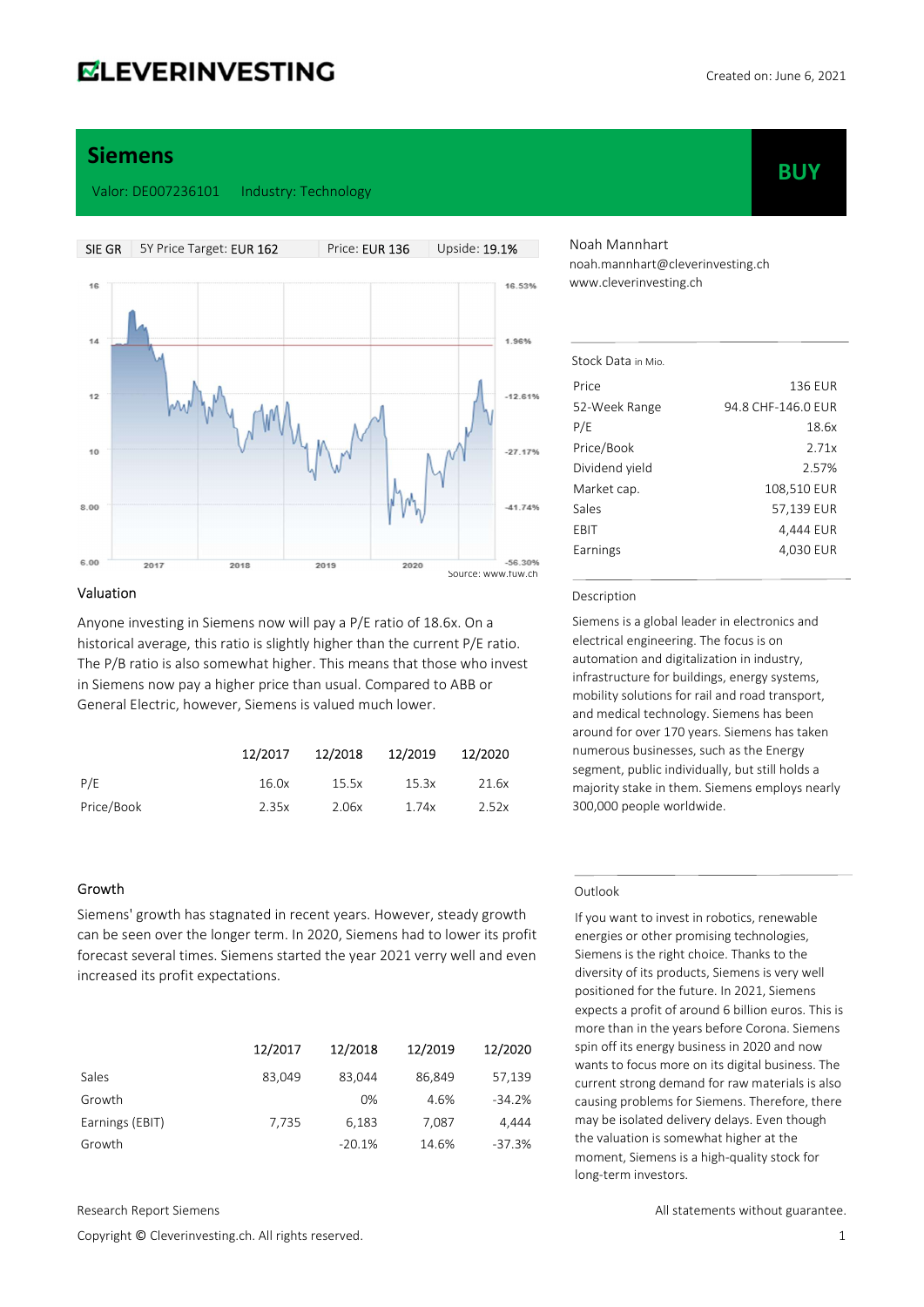# **ELEVERINVESTING**

#### Efficiency

Siemens has a solid return on sales. Compared to its competitors, Siemens is better. A higher return on sales is targeted for 2021. On a positive note, efficiency has increased slightly over a longer period of time and is expected to continue to do so.

|                    | 12/2017 | 12/2018 | 12/2019 | 12/2020 |
|--------------------|---------|---------|---------|---------|
| Return on sales    | 7.3%    | 7.0%    | 6.0%    | 7.1%    |
| Sales per employee | 223.250 | 219.113 | 226.760 | 194.350 |

#### Profitability

Siemens has a very satisfactory return on equity. Compared to ABB, however, there is still catch-up potential. The higher profit expectation will also increase the return on equity, so it should be possible to achieve the previous returns again.

|                  | 12/2017 | 12/2018 | 12/2019 | 12/2020    |
|------------------|---------|---------|---------|------------|
| Return on equity | 14.0%   | 12.8%   | 10.8%   | 11.1%      |
| e.g. Swisscom    | 14.9%   | 15.6%   | 10.6%   | $32.8\%$ * |

#### Balance sheet quality

With cash and cash equivalents of 14 billion euros, there is sufficient cash available to make major acquisitions or to weather longer crises. The equity ratio of 30% is good and, more importantly, has increased slightly over several years.

|                   | 12/2017 | 12/2018 | 12/2019 | 12/2020 |
|-------------------|---------|---------|---------|---------|
| Equity ratio      | 32.2%   | 32.7%   | 32.0%   | 29.4%   |
| Net. Liquidity    | 8.375   | 11.066  | 12.391  | 14.041  |
| Debt-equity ratio | 211%    | 205%    | 212%    | 240%    |

#### SWOT-Analysis

| <b>Strengths</b>                                                                                                                                                   | Weaknesses                                                                                                                                       |
|--------------------------------------------------------------------------------------------------------------------------------------------------------------------|--------------------------------------------------------------------------------------------------------------------------------------------------|
| ■ Strong brand with high quality products.                                                                                                                         | Strong decline due to Corona.                                                                                                                    |
| Solid balance sheet with plenty of liquidity.                                                                                                                      | • Dependence on third-party suppliers.                                                                                                           |
| ■ Wide range of products in different sectors.                                                                                                                     | Higher raw material prices impact Siemens business.                                                                                              |
| <b>Opportunities</b><br>" Digitalization offers many opportunities for Siemens'<br>business.<br>• Growth in the emerging markets is leading to higher<br>revenues. | <b>Threats</b><br>■ Risks due to regulations and new rules.<br>Siemens operates in very competitive markets but has<br>a strong market position. |

### Appointments

GA: 03.02.2022, München Year-end figures: 11.11.2021 Quarterly statement: 07.05.2021

#### Website

https://www.siemens.com

Investor Relations

Eva Riesenhuber Tel. +49-89-636-00 E-Mail: investorrelations@siemens.com

Copyright © Cleverinvesting.ch. All rights reserved. 2